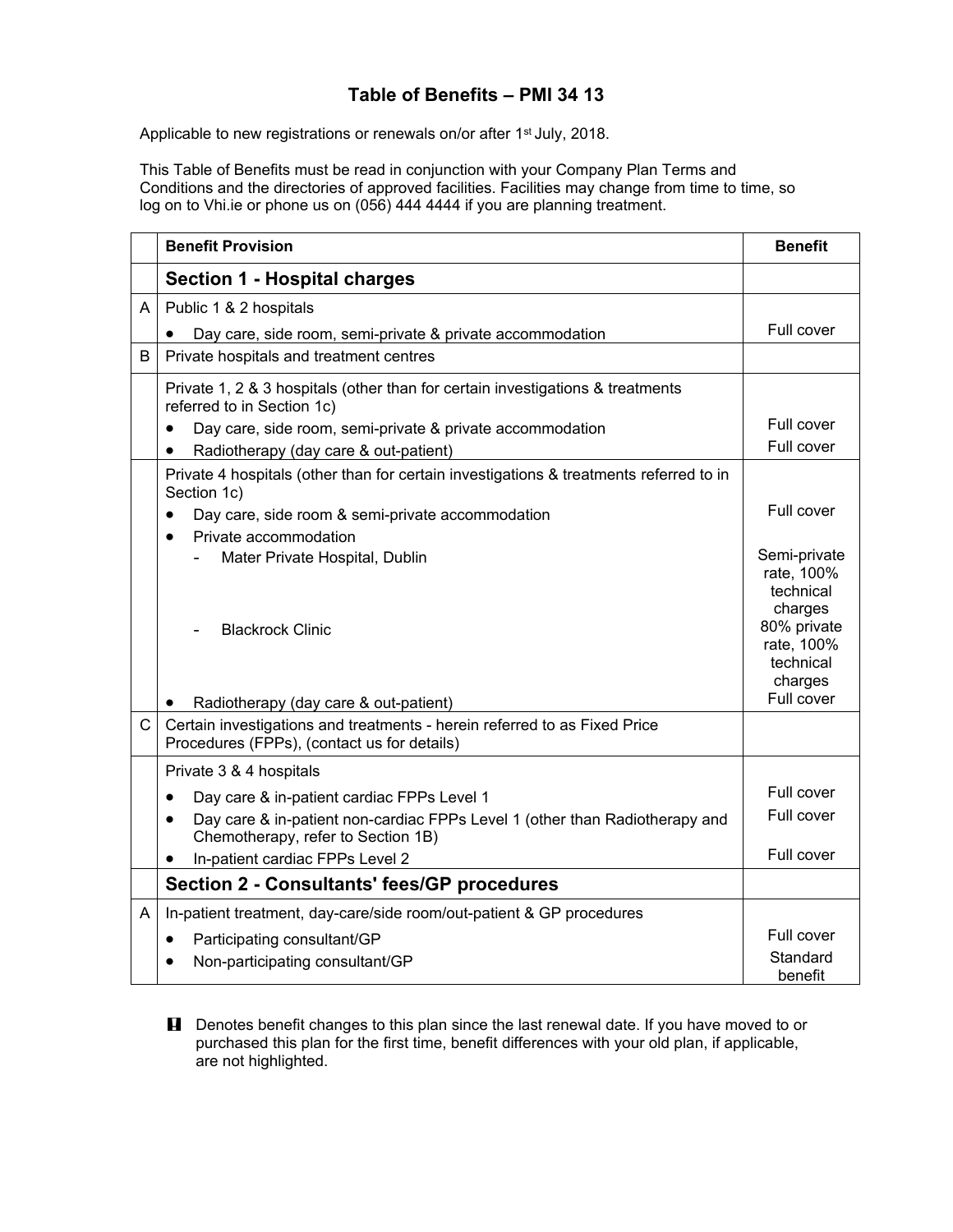|              | Section 3 - Psychiatric cover (read in conjunction with Section<br>1)                                                                                         |                                   |
|--------------|---------------------------------------------------------------------------------------------------------------------------------------------------------------|-----------------------------------|
| A            | In-patient psychiatric cover                                                                                                                                  | 100 days                          |
| B            | Day care psychiatric treatment for approved day care programmes                                                                                               | Contact us for<br>further details |
| C            | In-patient treatment for alcoholism, drug or other substance abuse in any 5 year<br>period                                                                    | 91 days                           |
| D            | Out-patient mental health treatment (in an approved out-patient mental health<br>centre) $H$                                                                  |                                   |
|              | Mental health assessment in every 2 year period<br>$\bullet$                                                                                                  | €100 per<br>member                |
|              | Mental health therapy, 12 visits                                                                                                                              | €100 per visit                    |
|              | <b>Section 4 - Maternity</b>                                                                                                                                  |                                   |
| A            | Normal confinement                                                                                                                                            |                                   |
|              | Public hospital benefit (up to 3 days)<br>$\bullet$                                                                                                           | Full cover                        |
|              | Caesarean delivery (as per hospital benefits listed)                                                                                                          | <b>Refer Section</b>              |
|              | Home birth benefit                                                                                                                                            | €3,500                            |
| B            | In-patient maternity consultant fees (per Schedule of Benefits for Professional<br>Fees)                                                                      | Agreed<br>charges                 |
| $\mathsf{C}$ | Post-natal home nursing                                                                                                                                       |                                   |
|              | Following 1 nights stay<br>$\bullet$                                                                                                                          | €1,300                            |
|              | Following 2 nights stay                                                                                                                                       | €650                              |
|              | <b>Section 5</b>                                                                                                                                              |                                   |
| A            | Convalescent care - first 14 nights                                                                                                                           | €70 per night                     |
| В            | Cancer care support - one night's accommodation up to $\epsilon$ 100, for each treatment                                                                      | €1,500 per<br>calendar year       |
| $\mathsf C$  | Vhi Healthcare approved medical and surgical appliances - subject to an excess of<br>€300 per member per year (contact us for details of eligible appliances) | €6,500 per<br>member year         |
| D            | Vhi Hospital@Home                                                                                                                                             | Full cover                        |
| E            | Child home nursing - 28 days per calendar year                                                                                                                | €100 per day                      |
| F            | Parent accompanying child - 14 days per calendar year, following a stay in excess<br>of 3 days in hospital                                                    | €100 per day                      |
| G            | Return home benefit                                                                                                                                           | €100 per<br>claim                 |
| H            | Vhi VisionCare                                                                                                                                                |                                   |
|              | Vhi VisionCare E-Screen (available through Vhi.ie/myvhi)                                                                                                      | Full cover                        |
|              | Comprehensive eye exam carried out by a VSP eye-care professional in each<br>12 month period - subject to Vhi VisionCare E-Screen referral                    | Full cover                        |
|              | <b>Section 6 - Transport costs</b>                                                                                                                            |                                   |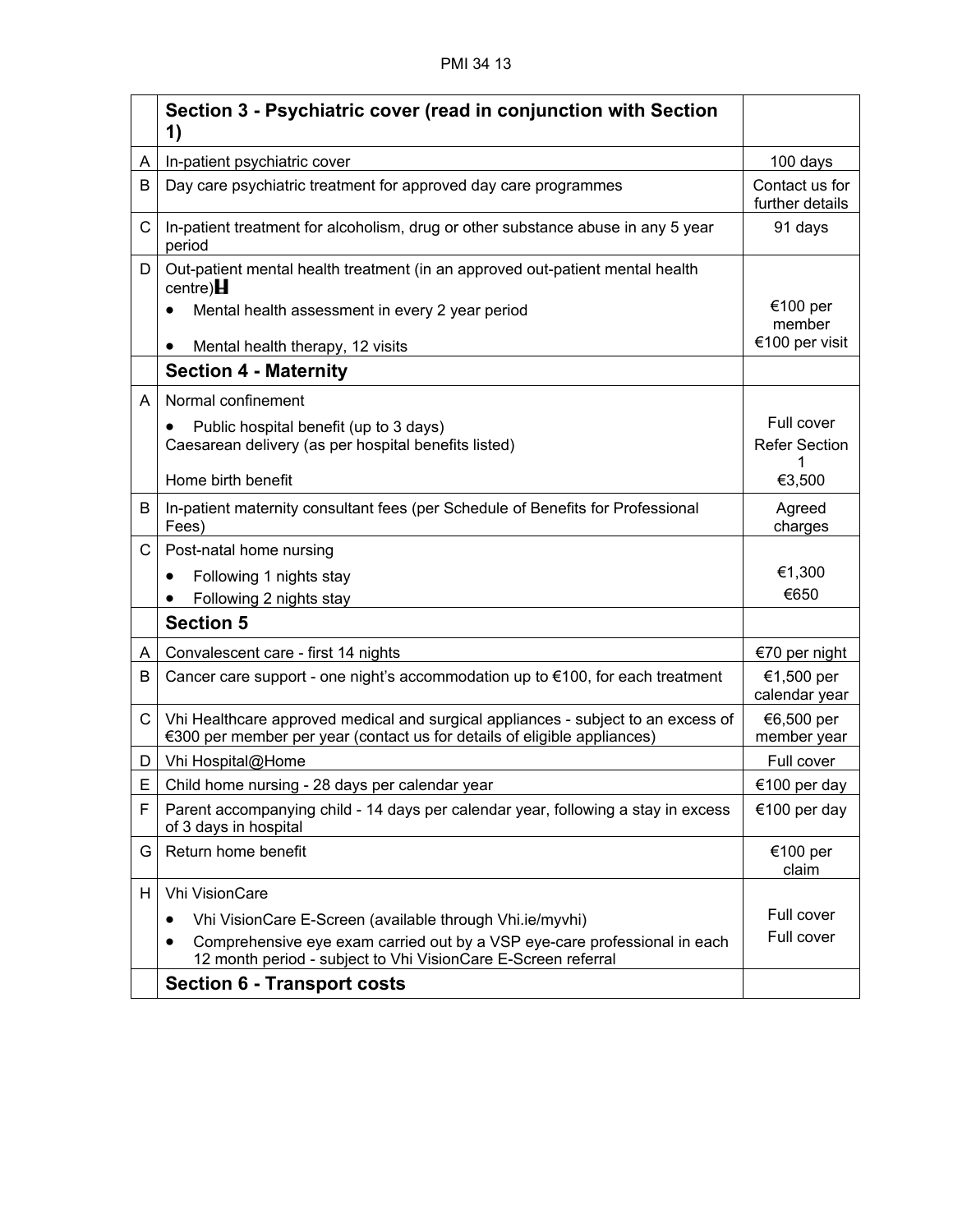| A  | Transport costs (covered in accordance with our rules)                                                                                                                                                                                                     | Agreed<br>charges  |
|----|------------------------------------------------------------------------------------------------------------------------------------------------------------------------------------------------------------------------------------------------------------|--------------------|
|    | Section 7 - Cover outside Ireland                                                                                                                                                                                                                          |                    |
| A  | Emergency treatment abroad                                                                                                                                                                                                                                 | €100,000           |
| В  | Elective treatment abroad (subject to prior approval)                                                                                                                                                                                                      |                    |
|    | Surgical procedures available in Ireland (as per level of cover in Ireland)<br>$\bullet$                                                                                                                                                                   | €100,000           |
|    | Treatment not available in Ireland                                                                                                                                                                                                                         | €100,000           |
|    | <b>Section 8</b>                                                                                                                                                                                                                                           |                    |
| A  | In-patient MRI scans (covered in accordance with Section 1)                                                                                                                                                                                                | Agreed<br>charges  |
| В  | Out-patient MRI scans                                                                                                                                                                                                                                      |                    |
|    | Category 1 - approved MRI centres                                                                                                                                                                                                                          | Full cover         |
|    | Category 2 - approved MRI centres, agreed MRI charges & consultant<br>Radiologists fees (subject to an excess of €125 per scan)                                                                                                                            | Full cover         |
| C  | PET-CT scans (covered in accordance with our rules)                                                                                                                                                                                                        | Agreed<br>charges  |
| D  | CT Scans (covered in accordance with our rules) $\blacksquare$                                                                                                                                                                                             | Full cover         |
|    | Section 9 – Day-to-day medical expenses (benefits are per visit,<br>per member, unless otherwise indicated) H                                                                                                                                              |                    |
| A  | General practitioner - 20 visits                                                                                                                                                                                                                           | €80                |
| В  | Consultant consultation - 20 visits                                                                                                                                                                                                                        | €150               |
| C  | Pathology - consultants' fees (per referral)                                                                                                                                                                                                               | €150               |
| D  | Radiology - consultants' fees for professional services (per procedure)                                                                                                                                                                                    | €150               |
| E  | Pathology/Radiology or other diagnostic tests (refer to Section 8 for out-patient<br>MRI benefits) - 100% of agreed charges in an approved out-patient centre.<br>Contact us for details of eligible diagnostic tests and reimbursements                   | €1,000 per<br>year |
| F. | Pre- and post-natal care (combined visits)                                                                                                                                                                                                                 | €2,500             |
| G  | Physiotherapist - 20 visits                                                                                                                                                                                                                                | €80                |
| H  | Optical – eye tests and glasses/contact lenses – 100% of charges in each 12<br>month period (^Payment will be made directly to the provider if attending a VSP<br>network provider, and will not be subject to the annual excess or the annual<br>maximum) | €100^              |
|    | Clinical Psychologist - 20 visits                                                                                                                                                                                                                          | €120               |
| J  | Hearing test in each 2 year period                                                                                                                                                                                                                         | €50                |
| Κ  | Health screening - in each 24 month period, covered in accordance with our rules<br>(contact us for details) *                                                                                                                                             |                    |
|    | Lifestage screening programme in a Vhi Medical Centre<br>$\bullet$                                                                                                                                                                                         | €300 per<br>screen |
|    | Dexa scans in an approved dexa scan centre<br>$\bullet$                                                                                                                                                                                                    | Full cover         |
|    | Mammograms in an approved mammogram centre                                                                                                                                                                                                                 | Full cover         |
|    | Accident & emergency cover - 10 visits                                                                                                                                                                                                                     | €100               |